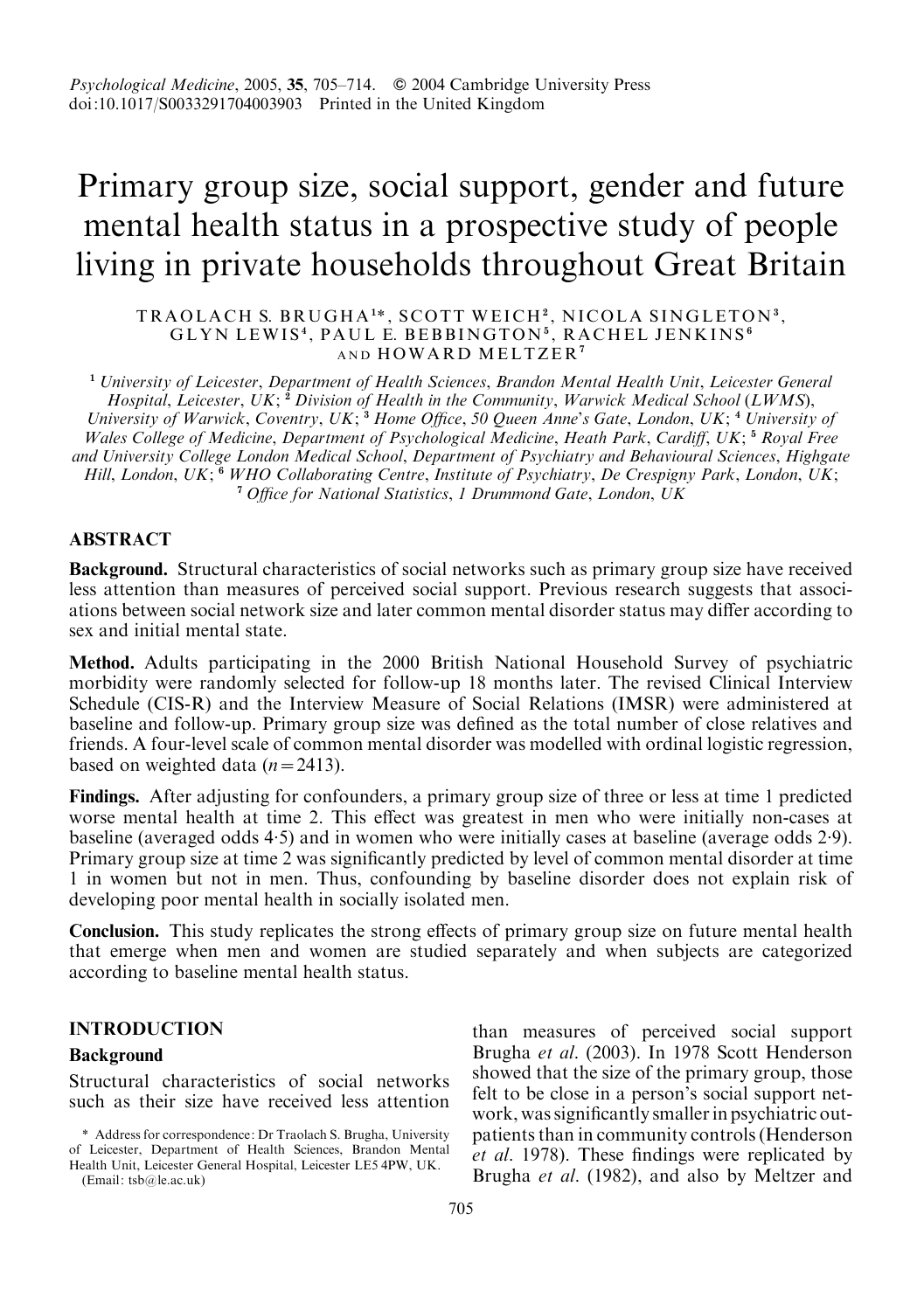colleagues (1995 $a$ ), who reported data from the first British National Survey of Psychiatric Morbidity.

There is evidence that the association of the size of the social network with common mental disorders (CMD) may vary with sex, particularly in studies of course and outcome. Thus, depressed female psychiatric patients with small primary groups had a significantly worse clinical outcome approximately 4 months later, but this was not true of males (Brugha et al. 1990). A recent prospective study in a community sample of 32 women with major depression (Wildes et al. 2002) found that the total number of close confiding relationships was a significantly stronger predictor of depression approximately 1 year later than were life events. However, the possible importance of a second distinction, that between symptom development and prognosis, came with the finding that primary group size assessed antenatally in the community showed no relation to the emergence of CMD or depression in the 3 months after childbirth (Brugha et al. 1998), although dissatisfaction with support from others did. In a crosssectional community study in Finland (Hintikka et al. 2000), there were marked differences between the sexes, as only in men was the number of close friends associated with the risk of mental distress. Studies of loneliness also suggest that social network group size in community populations is more important for men than for women (Stokes & Levin, 1986). Other researchers have used different definitions and measures of social network size to examine interactions with sex, although without distinguishing symptom development and prognosis (Brugha & Britto, 1992; Kawachi & Berkman, 2001).

Social network size may, therefore, have a greater bearing on the risk of developing mental ill health in men than in women, but it is possible that this gender effect is reversed when we look at the prognosis of those who are already assessed as cases. Four studies suggest that in women who are cases a small network of close others predicts a worse prognosis (Brugha et al. 1990; Wildes et al. 2002) but that it does not place women who are well at risk of developing disorder (Stokes & Levin, 1986; Brugha et al. 1998). There is less information on men but it appears that the opposite may apply: men who

are well but isolated are at risk of developing disorder but the prognosis for men who are cases is not predicted by the size of their close social network.

An 18-month follow-up of a national survey of people living in private households in Britain in 2000 (Singleton et al. 2001) provided an opportunity to study interactions between primary group size, gender and baseline mental health status in a community sample. Because symptoms and social networks were assessed at both interviews, it was also possible to examine reverse causality in the association between primary group size and the prevalence of the CMD (Paykel & Weissman, 1973). We compared the effect of primary group size with a separate assessment of perceived social support, which has not generally been shown to interact with gender.

## Hypotheses

We tested the following hypotheses:

(1) After controlling for initial symptom level, gender and other potential confounders, a small primary group at time 1 will predict the severity of CMD at time 2.

(2) Small primary group size will predict the prevalence of CMD at time 2 in men who are non-cases, and women who are cases, of CMD at baseline (time 1).

(3) The association between perceived social support at time 1 to symptoms at time 2 will not differ significantly between men and women.

## METHOD

## Design

Full details of the design and sampling have appeared elsewhere (Singleton & Lewis, 2003). The design involved establishing mental health status at two points in time. At time 1, addresses were sampled from sectors within regions throughout England, Scotland and Wales in 2000, stratified for socio-economic status. One adult aged between 16 and 74 years was selected at random per household yielding 8886 cooperating adults, a response rate of 69% (Singleton *et al.* 2001). The sample for the 18-month follow-up included three groups of people, selected on the basis of their mental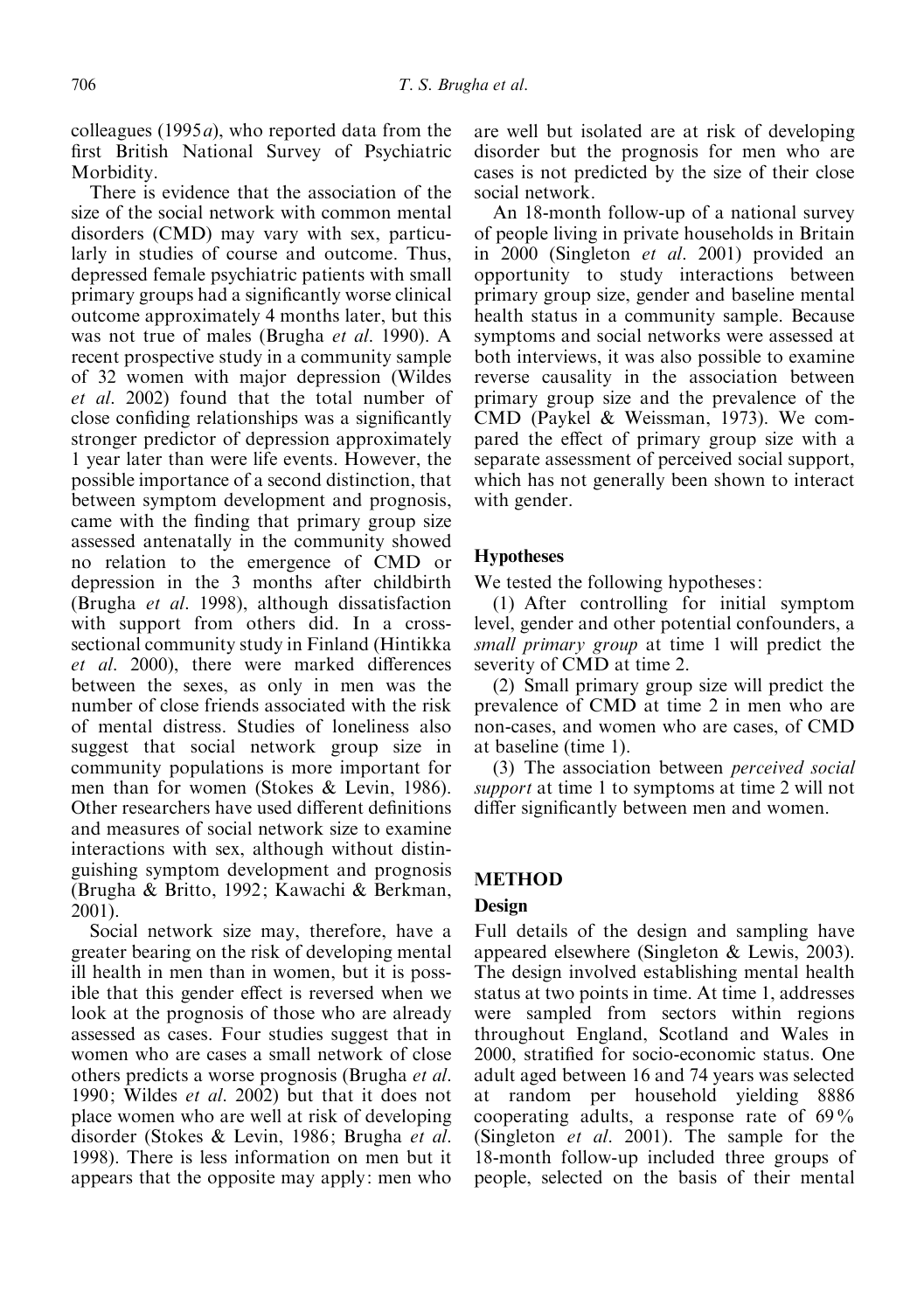health status at the time of the original national survey of people living in private households, was (with proportion selected):

(1) All people who reported symptoms of CMD sufficient to obtain a score of  $12+$  on the instrument used to assess these disorders in the survey, the revised version of the Clinical Interview Schedule (CIS-R; Lewis et al. 1992) and, therefore, identified as a case of mental disorder at time 1 (1 in 1 were selected).

(2) People without a mental disorder at time 1 but who did obtain a score of 6–11 on the CIS-R (1 in 1 were selected).

(3) Those people without disorder at time 1 and with little evidence of symptoms of CMD (i.e. with CIS-R scores of  $0-5$ ) (1 in 5 were selected).

In these three groups respectively the number selected was: 2026, 1212, 1068. Ninety-four per cent of follow-up interviews were conducted within 18 months  $(+2 \text{ months})$  of the baseline interview.

# **Procedures**

Initial contact with respondents was made by letter; if this failed, the interviewer would try by phone to arrange a visit. A proportion of those who had moved were traced to their new address and asked to take part. Information was collected face-to-face using computer-assisted interviewing (CAI). The follow-up interview was based on a modified version of the questionnaire used in the baseline survey (Singleton et al. 2001).

Data collection was carried out by interviewers from the fieldwork team of the Office for National Statistics (ONS). These were nonclinically trained, experienced survey interviewers who had participated in a one-day projectspecific training programme in the use of the survey instruments. Most had also participated in earlier surveys of psychiatric morbidity conducted by the ONS. Fieldwork was closely monitored by supervisors in the field and by headquarters staff.

# **Assessment**

At baseline and follow-up ONS interviewers administered a sociodemographic questionnaire covering information, for example on accommodation, educational qualifications, age and income. They assessed the CMD using the CIS-R (we used data on disorder severity and case status and not on disorder type).

Primary group size was assessed with a series of questions from the Interview Measure for Social Relationships (IMSR) on the numbers of friends and relatives (aged 16 years and over) respondents felt close to (Brugha et al. 1987). Data were collected about three groups of people:

(1) adults who lived with respondents and whom respondents felt close to;

(2) relatives who did not live with respondents, but whom they felt close to;

(3) friends or acquaintances who did not live with respondents but who were described as close or good friends.

The total number of close friends and relatives form an individual's 'primary support group' (Henderson et al. 1978; Brugha et al. 1982); equal weight is given to particularly close relationships, such as an attachment figure or partner, close relatives, good friends within or outside the household. Frequency of social contact was not assessed. Adults with a total primary group size of three people or fewer have been shown previously to be at greatest risk of psychiatric morbidity (Brugha et al. 1993).

Perceived social support was assessed from respondents' answers to seven questions taken from the 1987 Health and Lifestyle survey (Cox et al. 1987). The seven questions take the form of statements that individuals could say were 'not true', 'partly true', or 'certainly true' of their family and friends. Scores of 1–3 were obtained for each question and overall scores ranged from 7 to 21. The maximum score of 21 indicated no lack of social support; scores of 18–20 indicated a moderate lack of social support and scores of 17 and below showed that individuals perceived a severe lack of perceived social support. The seven statements are:

There are people I know – amongst my family or friends –

(1) Who do things to make me happy.

(2) Who make me feel loved.

(3) Who can be relied on no matter what happens.

(4) Who would see that I am taken care of if I needed to be.

(5) Who accept me just as I am.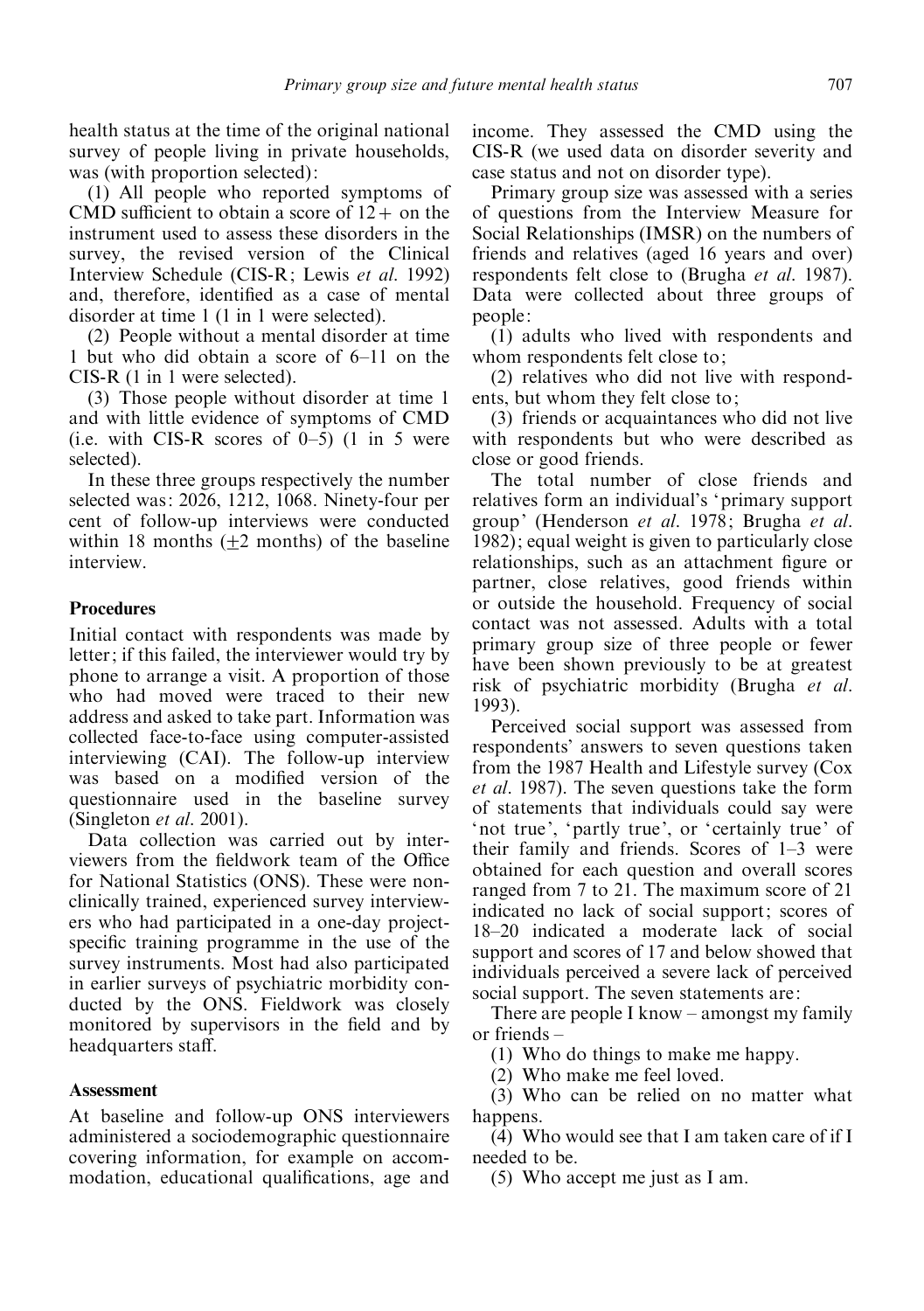(6) Who make me feel an important part of their lives.

(7) Who give me support and encouragement.

Descriptive statistics for the time 1 and time 2 samples, including demographic characteristics, CIS-R scores, social network size, and perceived social support detailed in earlier reports (Singleton et al. 2001; Meltzer et al. 2002; Singleton & Lewis, 2003; see also ONS, 2004).

# Weighting and adjustment procedures

Data from the baseline survey were weighted when analysed to take account of the varying probability of selection for individuals in different areas of the country and in different sized households. In order to take account of the differential non-response that occurred by region, sex and age group the data were also post-stratified to population control totals to provide a weight that rendered survey estimates representative of the GB population as a whole. Further weighting at follow-up was necessary to take account, first, of the different probability of selection of people in different sample groups, and secondly, non-response. The first stage of the weighting adjusted for the different sampling fractions in the sample groups (described above). For the second stage of weighting, an analysis was carried out using SPSS Answer Tree (SPSS Inc., Chicago, IL, USA) to identify groups of respondents with significantly different rates of non-response. Details of the calculation of the weights used are given in the survey report (Singleton & Lewis, 2003).

# Analysis

Analyses were based on the weighted data, performed using the survey commands in STATA 6.0 (StataCorp, 1999), which gives more precision of parameter estimates [and thus, confidence intervals (CIs)] when using survey data incorporating probability weights. Clinical outcome was expressed as an ordered scale to reflect severity of disorder. The CIS-R was used to establish an overall symptom score that can in theory range between 0 and 57. The CIS-R total score at time 1 and at time 2 was divided into four groups (and 3 cut-points): 0–5, 6–11,  $12-17$ ,  $\geq 18$ . The time 2 score was employed as the dependent variable in ordinal logistic regression models, using the STATA command SVYOLOGIT, with primary group size, lack of perceived social support, age group and CIS-R grouped total score assessed at time 1 as predictors. With ordinal logistic regression (proportional odds modelling), equations are estimated for each outcome variable cut-point on an ordered scale but only one parameter estimate is reported for each predictor variable, carrying the assumption that the parameter does not differ substantially between equations. This so-called assumption of parallel regression was checked for reported odds ratios (ORs) (Snedker *et al.* 2002) using the Brant test, which is available for the OLOGIT command in STATA. Reported parameter estimates were exponentiated to provide equivalent 'averaged' ORs for ease of presentation in a standardized form. Due to the strong relationship between the baseline score on the CIS-R and outcome we adjusted the OR estimates for age and CIS-R score at time 1 and sex (in analyses where the sexes were combined). The recommended CIS-R threshold score for significant psychiatric morbidity is  $\geq 12$  (Lewis *et al.* 1992), which was used to divide the sample at time 1 into case and noncase subgroups for tests of interaction with baseline case status and for subgroup analyses. Planned tests of interaction between gender, baseline case status and primary group size were carried out in accord with the stated hypotheses. An examination of possible reverse causality was also carried out by modelling the effect of time 1 symptoms on time 2 small primary group size.

# RESULTS

## Survey response rates

The response rate was 68%. Interviews were not possible for 492 people (14% of the sample). Interviews were obtained from 2406 people, 79% of those contacted. There were very few statistically significant differences between responders  $(n=2406)$  and non-responders  $(n=$ 1900) to this follow-up (Singleton & Lewis, 2003). As occurs in most surveys, young, single people were slightly less likely to respond, while married couples with children were more likely to do so. There was also a slightly higher nonresponse rate in urban areas. Non-responders were also more likely to be renting their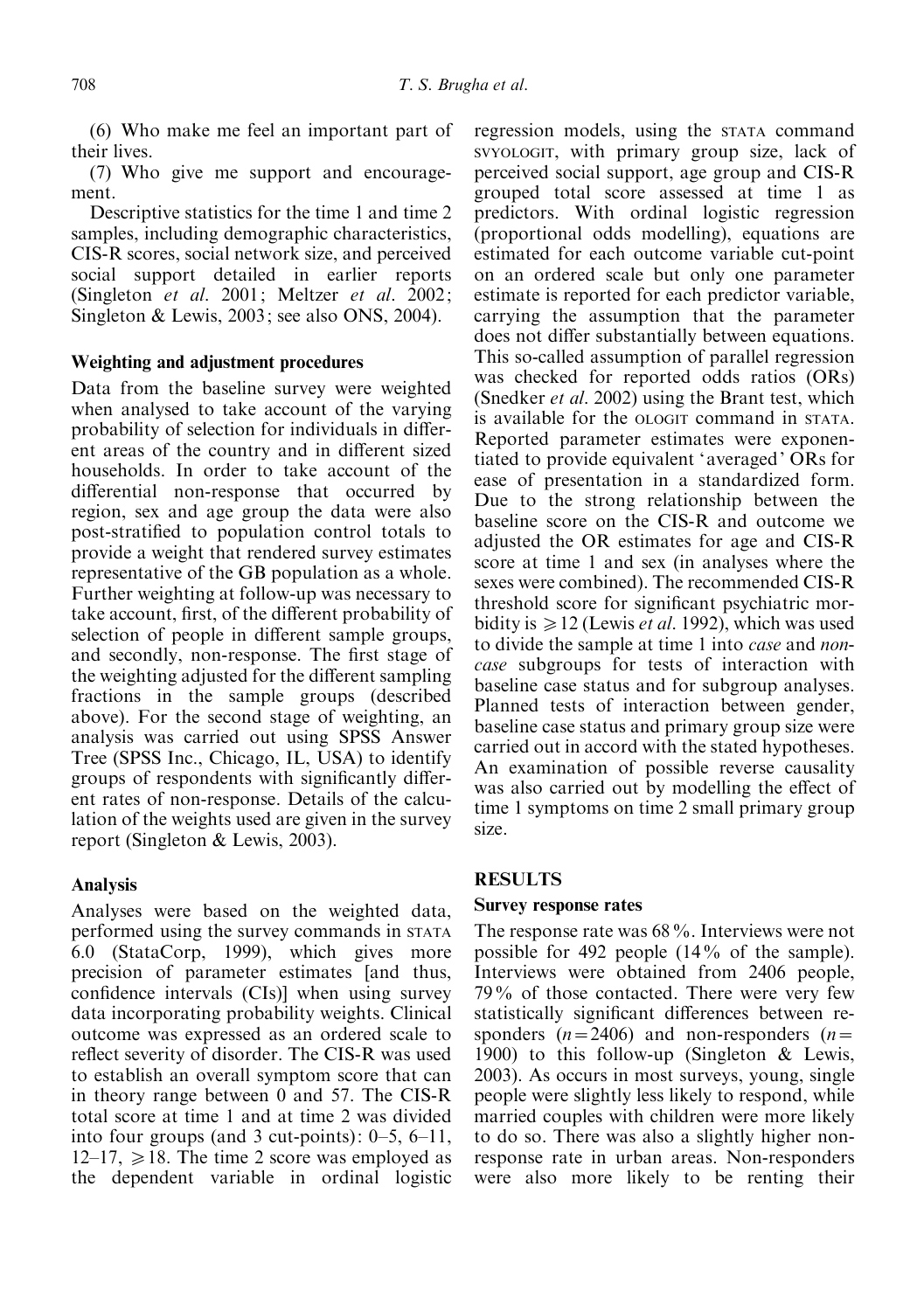Table 1. Ordinal logistic regression: effect of small primary group at time 1 on time 2 CIS-R grouped total score in male and female subset analyses in time 1 cases and non-cases

| Size of primary group<br>at time 1 | Base | Adj. OR  | 95% CI         |
|------------------------------------|------|----------|----------------|
| Men (non-cases)                    | 742  |          |                |
| $\geqslant 9$                      |      | $1-00$   |                |
| $4 - 8$                            |      | 0.97     | $0.50 - 1.64$  |
| $0 - 3$                            |      | $4.46**$ | $1.90 - 10.47$ |
| Men (cases)                        | 274  |          |                |
| $\geqslant$ 9                      |      | $1-00$   |                |
| $4 - 8$                            |      | 1.43     | $0.77 - 2.65$  |
| $0 - 3$                            |      | 0.92     | $0.32 - 2.62$  |
| Women (non-cases)                  | 907  |          |                |
| $\geqslant 9$                      |      | $1-00$   |                |
| $4 - 8$                            |      | 1.06     | $0.63 - 1.76$  |
| $0 - 3$                            |      | 1.49     | $0.65 - 3.41$  |
| Women (cases)                      | 274  |          |                |
| $\geqslant 9$                      |      | $1-00$   |                |
| $4 - 8$                            |      | 1.26     | $0.82 - 1.93$  |
| $0 - 3$                            |      | $2.94**$ | $1.47 - 6.88$  |

Adj. OR, adjusted odds ratio: CI, confidence interval.

Dependent variable CIS-R total score at time 2 in four groups: 0–5, 6–11, 12–17,  $\geq$  18. Analyses adjust for age, sex and CIS-R group level at baseline as appropriate.

\*\*  $p < 0.01$ .

accommodation, to lack educational qualifications, and to have lower incomes than responders. A total of 31% of respondents were cases (CIS-R score of  $\geq 12$ ) at time 1 and 34% of non-responders were cases (Singleton & Lewis, 2003).

### Model results

The effect on future mental health of having a small primary group differed according to gender and according to whether or not the respondent was a case at time 1 (Table 1). These analyses, stratified by gender and case status at time 1, show averaged ORs for level of CMD at time 2 adjusted for time 1 level on the CIS-R, age and sex as appropriate. A primary group size of 0–3 was significantly associated with time 2 CIS-R level in women who were cases at time 1 (adjusted OR 2. 9, 95% CI 1. 5–6. 9), but not in male cases (adjusted OR 0.9, 95% CI 0.3–2.6). The analyses in men and women who were noncases at time 1 (Table 1) showed that a primary group size of 0–3 was strongly associated in men (OR adjusting for CIS-R level and age at baseline 4.5, 95% CI 1.9–10.5), but not in women (adjusted OR 1. 5, 95% CI 0. 7–3. 4). Thus, in two of the four subgroups, the effect of small

primary group size was statistically significant (Table 1).

In these two significant subgroups we re-ran these models after adjusting for severe lack of perceived social support assessed from respondents' answers to seven questions taken from the 1987 Health and Lifestyle survey (Cox et al. 1987), while adjusting for age and severity of CMD at time 1. In male non-cases at time 1, the adjusted OR for small primary group size increased slightly to  $5.1$ . In female cases at time 1, after controlling for the same confounders including severe lack of perceived social support, the OR for small primary group size remained statistically significant at the 5% level but dropped to  $2.6$  (95% CI 1.2–5.3). The crude OR (without adjusting for any potential confounders) was unchanged in male non-cases but in female cases the crude OR for time 1 small primary group size was slightly greater  $(3.5, 95\% \text{ CI} 1.9 - 6.5).$ 

The final subgroup analyses considered the possible effect of severe lack of perceived social support after controlling for small primary group size and the other confounders in the same two subgroups: the effect of severe lack of perceived social support at time 1 on CMD at time 2 was not statistically significant.

Outcome was examined in four models of interactions between a small primary group size with gender and with baseline mental status in Table 2. Of the four tests for statistical interaction carried out only one test was clearly not statistically significant, interaction with baseline case status in women (Table 2). These interactions are not completely explored in the subgroup analyses in Table 1 because the effect of gender and of time 1 CMD on CMD at time 2 could also vary according to the size of the primary group. There was no evidence for differences in the effect of time 1 case status in those with a small primary group size compared with larger sizes. However, in non-cases at time 1 the effect of gender on CMD at time 2 was found to vary by size of primary group: female gender was protective when primary group size was small (OR  $0.24$ ,  $95\%$  CI  $0.07-0.82$ ,  $p < 0.05$ ) and increased risk of time 2 CMD when primary group size was large (OR 1.80, 95% CI 1.30–2.51,  $p < 0.01$ ).

Subgroup analyses and tests for interaction were also carried out for severe lack of perceived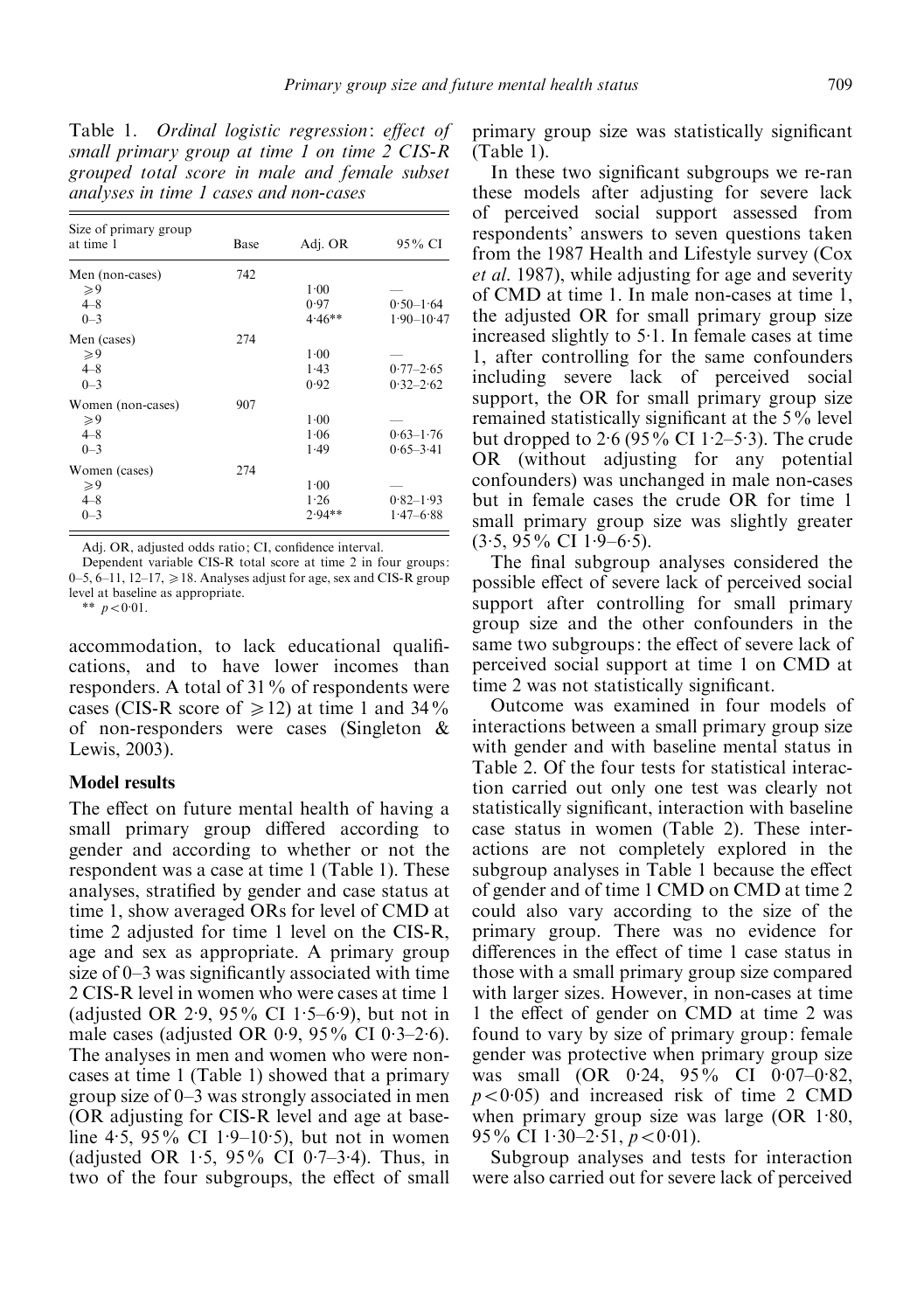Table 2. Ordinal logistic regression: effect of small primary group at time 1 on time 2 CIS-R grouped total score showing interaction tests with gender and with time 1 case status

| Size of primary group at time 1                              | Base | OR       | 95 % CI        |
|--------------------------------------------------------------|------|----------|----------------|
| Interaction by whether case or<br>well at time 1: men only   | 1016 |          |                |
| $\geqslant$ 9                                                |      | $1-00$   |                |
| $4 - 8$                                                      |      | 0.69     | $0.26 - 1.85$  |
| $0 - 3$                                                      |      | $5.53*$  | $1.40 - 21.98$ |
| Interaction by whether case or<br>well at time 1: women only | 1377 |          |                |
| $\geqslant 9$                                                |      | 1.00     |                |
| $4 - 8$                                                      |      | 0.88     | $0.45 - 1.69$  |
| $0 - 3$                                                      |      | 0.51     | $0.63 - 1.44$  |
| Interaction by gender:<br>non-cases at time 1                | 1649 |          |                |
| $\geqslant 9$                                                |      | 1.00     |                |
| $4 - 8$                                                      |      | $1 - 13$ | $0.50 - 2.55$  |
| $0 - 3$                                                      |      | $0.31*$  | $0.10 - 0.99$  |
| Interaction by gender:<br>cases only at time 1               | 744  |          |                |
| $\geqslant 9$                                                |      | $1-00$   |                |
| $4 - 8$                                                      |      | 0.91     | $0.41 - 2.06$  |
| $0 - 3$                                                      |      | 3.11     | $0.87 - 11.13$ |

OR, Odds ratio; CI, confidence interval.

All analyses adjust for: gender, age, time 1 CIS-R level as appropriate. Dependent variable CIS-R total score at time 2 in four groups: 0–5, 6–11, 12–17,  $\ge 18$ .

 $\frac{1}{p}$  < 0.05.

social support (primary group size was not included). In one subgroup, male non-cases, the effect of perceived lack of social support was clearly not significant and in the other male subgroup, cases at time 1, it was borderline  $(p=0.06)$ . In both female subgroups the effect of perceived lack of social support on time 2 CMD was clearly statistically significant. However, tests for interaction between severe lack of social support by both baseline mental status and by gender were clearly not statistically significant.

Our final analysis examined predictors of small primary group size. In men and women baseline mental status at time 1 was significantly associated with small primary group size at time 2 (Table 3). The effect appeared to be greater in women but there was no statistical interaction with gender. Following adjustment for primary group size at time 1 the effect of time 1 CIS-R mental status continued to be strong and statistically significant in women and was of borderline statistical significance in men (Table 3).

The assumption of parallel regression test as to be expected was significant for gender and for the CIS-R case threshold when both groups were modelled, but these were addressed by the stratified analyses in which all but one of the tests was negative. All the tests were not significant for small primary group size. The test for severe lack of perceived social support was significant in one subgroup only, female non-cases  $(p=0.04)$ .

#### DISCUSSION

#### Summary of findings

We report new data supporting earlier findings that the relation of small primary group size to subsequent mental health is conditional on gender and baseline mental health status. In subgroup analyses, the association of small primary group size with future mental health was conditional upon gender and baseline case status revealing strong effects in men who were non-cases and in women who were cases (Table 1) but not in the other two subgroups. More stringent formal tests for interaction with gender and baseline status, although less clear cut, showed statistically significant findings in men for interaction with baseline mental status and in non-cases for interaction with gender at time 1 (Table 2). In general, the relationship of perceived social support at time 1 to symptoms at time 2 did not differ significantly between men and women. The effect of a small primary group size at time 1 on the severity of psychiatric disorder at time 2 in male non-cases and female cases remained statistically significant after controlling for time 1 case status and for other confounders measured at time 1, age and perceived social support. Baseline mental status independently predicted follow-up primary group size in women but not in men when the effect of time 1 primary group size was adjusted for.

## Study limitations

A common limitation in longitudinal research is the difficulty of quantifying the effect of sample attrition. However, in this study there were very few significant differences between responders and non-responders (Singleton & Lewis, 2003), the latter tending to be younger and more likely to be urban dwellers. The study also had limited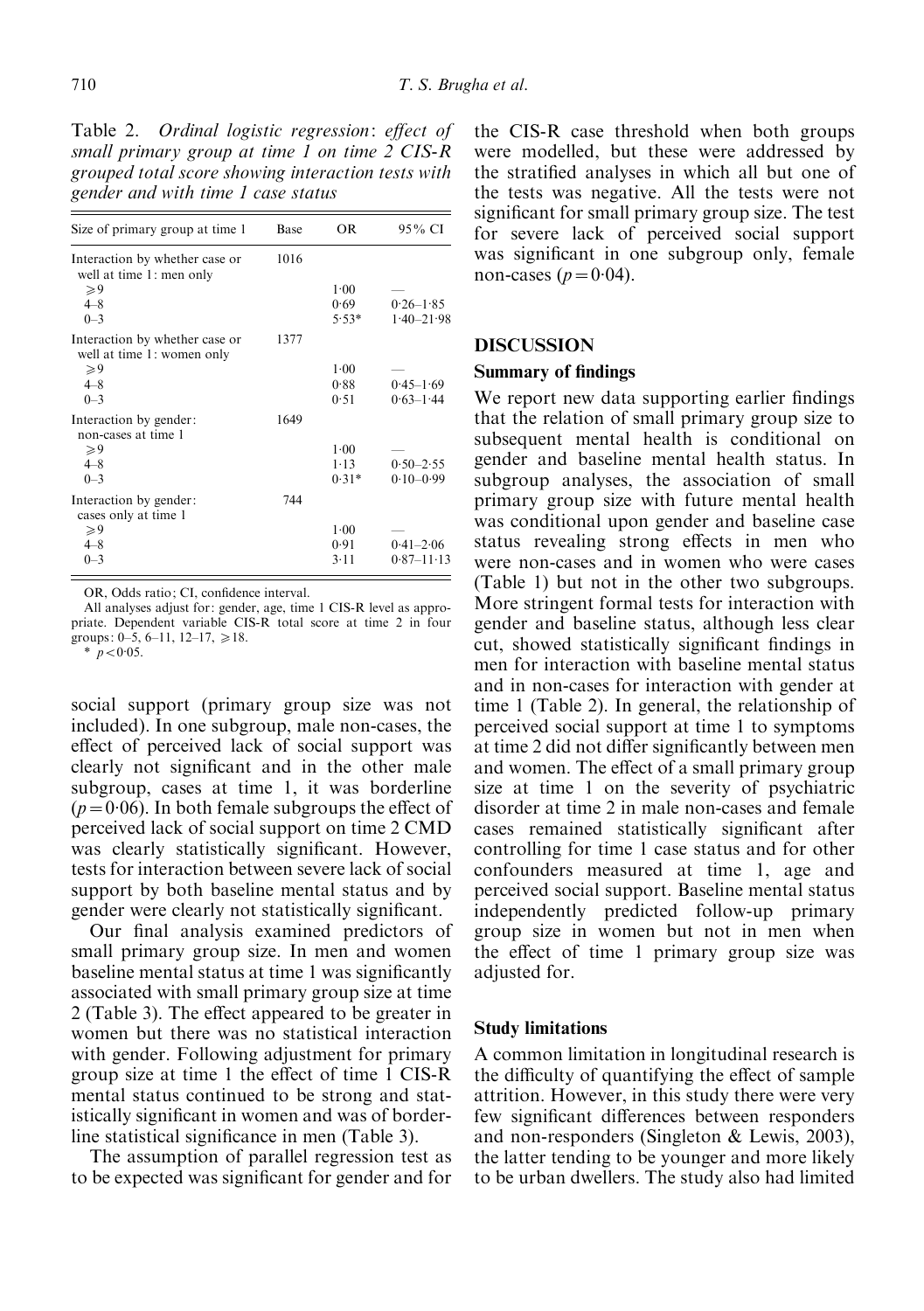|                             | Predictor | Unadjusted OR | Regression<br>95% CI | Adjusted OR | Regression<br>95% CI |
|-----------------------------|-----------|---------------|----------------------|-------------|----------------------|
|                             |           |               |                      |             |                      |
| Men $(n=1016)$              |           |               |                      |             |                      |
| CIS-R case status, time 1   | Case      | $2.50**$      | $1.38 - 4.52$        | 1.88        | $0.95 - 3.71$        |
|                             | Non-case  | $1-00$        |                      | $1 - 00$    | ---                  |
| Small primary group, time 1 | Present   |               |                      | $17.96***$  | $8.10 - 39.86$       |
|                             | Absent    |               |                      | 1:00        |                      |
| Women $(n = 1375)$          |           |               |                      |             |                      |
| CIS-R case status, time 1   | Case      | $4.92***$     | $2.74 - 8.83$        | $3.61***$   | $1.88 - 6.94$        |
|                             | Non-case  | $1-00$        |                      | $1 - 00$    |                      |
| Small primary group, time 1 | Present   |               |                      | $20.42***$  | $9.10 - 46.04$       |
|                             | Absent    |               |                      | 1:00        |                      |

Table 3. Survey logistic regression: crude effect of CIS-R case status at time 1 on small primary group at time 2, and effect following adjustment for small primary group at time 1 in men and in women

OR, Odds ratio; CI, confidence interval.

\*\*  $p < 0.01$ , \*\*\*  $p < 0.001$ .

power to detect potentially useful effects in smaller subgroups such as cases. This applies particularly to tests for statistical interaction. This is one of the reasons for reporting subgroup analyses as well as interactions, so that the weight of non-significant interaction tests can be judged.

More generally, there are limits to what can be achieved by epidemiological studies because it is not feasible to conduct very detailed assessments of social and mental health functioning. For example, our finding that size of social network predicts future mental health after controlling for a measure of perceived social support may suggest that both measures assess social support in distinctly different and not clearly understood ways. Other approaches to studying gender and social relationships would be of value, employing qualitative methods and behavioural observation methods.

Another possible limitation in the present study was that measures of risk factors and neurotic symptoms were based only on precisely prescribed questions with no allowance for follow-up enquiry (Brugha et al. 1999). The mental health assessment used in the present analyses may be open to further criticism. A particular limitation of this study is the lack of detailed information on the timing of symptom recovery and development both during the 18-month interval between assessments and in the past. One possible objection is that individuals who were symptom free at both assessments might have become symptomatic and have recovered between the assessments

and, thus, would have been incorrectly classified in our models. However, accurate information on the origins, development and remission of symptoms would have to rely either on retrospective data collection, with its attendant greater unreliability (Andrews et al. 1999), or on frequent re-assessments from an early age that impose a considerable burden of cooperation.

Many critical issues have been raised by research findings on social support and mental disorder. Early development (Champion, 1995) and personality traits (Alloway & Bebbington, 1987) may be important determinants of social support for which we did not use standard measures in this study. However, it was possible to consider whether effects operate in both directions. The difference between the unadjusted and adjusted models of follow-up symptom severity attributable to small primary group size suggest that the effect of primary group size at time 1 on future mental disorder is partly attributable to symptoms assessed at that time, at least in women. However, even when time 1 symptoms are taken into account small primary group size is significant in predicting future symptom levels. The finding that future mental health status is predicted, even when a range of potential confounders is adjusted for, deals with the argument that a small primary group size follows from and does not influence mental disorder. While the effect of baseline primary group size on later primary group size is both considerable and as one would expect highly significant, that of prior symptoms appears be small in comparison and it differs somewhat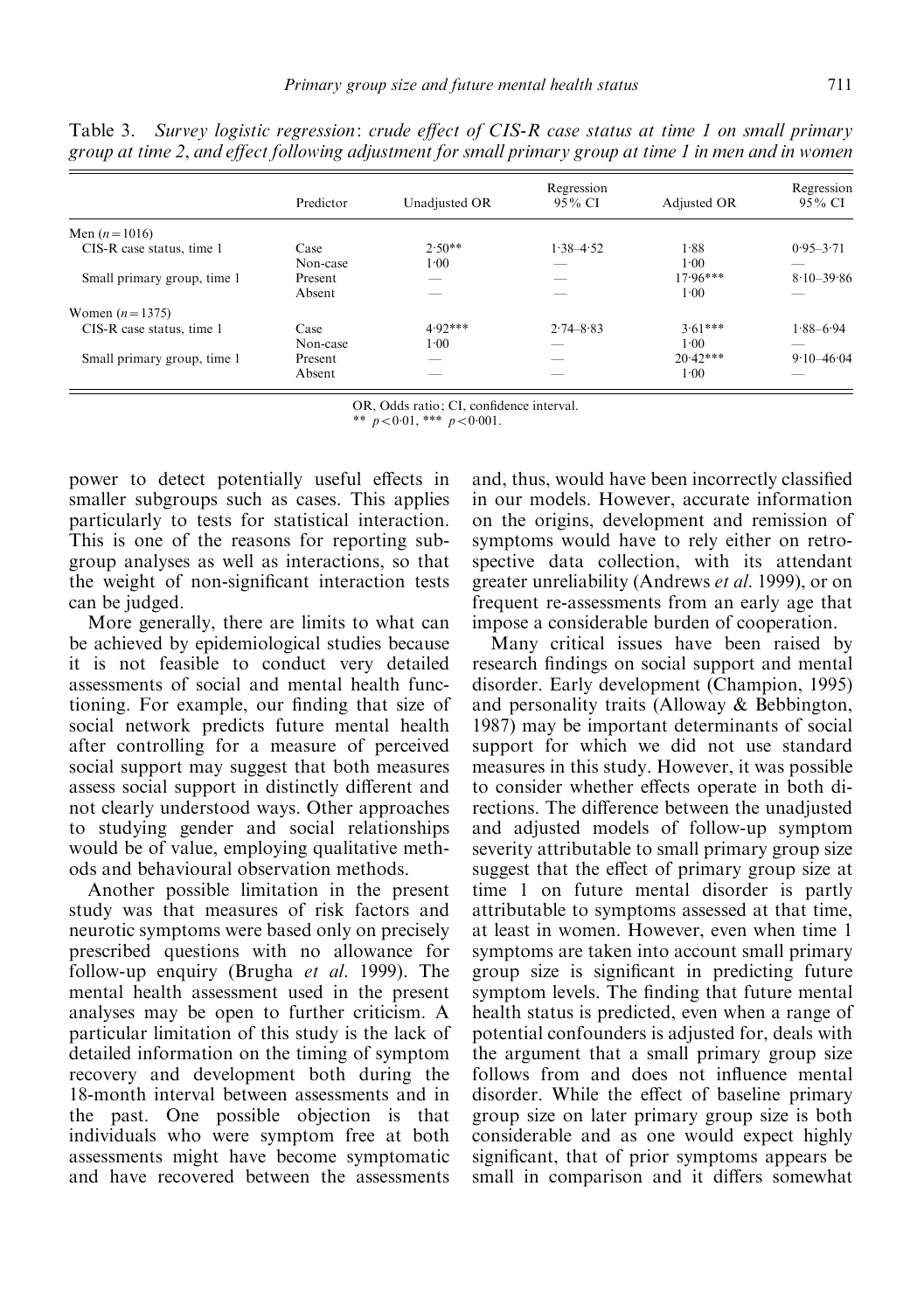between men and women. In men only, when baseline primary group size is adjusted for, the effect of baseline mental status on small primary group size at outcome is of borderline significance. Nevertheless, longer-term follow-up studies are needed to examine the primary effect of symptom expression on the size of personal social networks and vice versa from the earliest development of each, which would be particularly valuable if begun before the beginning of male and female adolescence.

# Interpretation of findings

We found that small primary group size is a predictor of mental health even when severe lack of perceived social support is adjusted for, which suggests that these two predictors are relatively independent of one another in their effects on later CMD. Most measures of social support tend to capture satisfaction with, and the adequacy of personal relations, and ask the respondent to conduct an appraisal of supportiveness from others (Lakey & Cohen, 2000). Even where social relationships are studied, the focus tends to be on relationship qualities such as companionship, conflict, intimacy, rather than on the number of relationships. The present and previous studies of primary group size have their origins in social integration (Brissette et al. 2000) and social network theory. In this, network size and other structural properties of networks are of interest (Mitchell, 1969). This structural approach is infrequently used in studies of physical or mental health. Mean network size has been studied in various animal species, suggesting species-specific as well as context- and environment-specific influences (Wilson, 1975). Network size may be a valuable paradigm for integrating social and biomedical research (Brissette et al. 2000).

Our findings are complex but confirm similar patterns of association in different study samples over a 15-year period. The pattern of conditional associations seen in subgroup analyses, partially supported by the more stringent statistical tests of interaction, pose intriguing questions of interpretation that have implications for research on social functioning in psychiatry. Some have been discussed before. With regard to gender, women do not differ substantially from men in the size of their primary groups (Brugha et al. 1990; Meltzer et al. 1995b). Brugha and colleagues (1990), however, speculated only when women develop a significant spell of disorder do they begin to discover who really can be relied upon, that is close as distinct from 'fair-weather' friends. Mentally unwell women describing their close network may, therefore, be revealing a less optimistic but more accurate account; when they describe a small primary group size this may be more likely to accurately reflect a more limited range of support sources. Brugha and colleagues (1998) found that primary group size fails significantly to predict future mental ill health in women in the community, which would appear to fit with this perspective.

However, in men the findings were clearly and precisely opposite. This tallies with literature quoted in the Introduction to this paper and with the finding of Brugha *et al.* (1990) that the outcome of depression in men was not predicted by the number of close others, although it was predicted by the number of non-close acquaintances and casual social contacts in the previous week (Brugha *et al.* 1990). Why should primary group size assessed when relatively symptom free so clearly explain future mental health in men but not in women? The suggestion that mentally well men are more discerning than women about whom they can count on as close seems counter-intuitive. However, the possibility that they are less discerning when mentally unwell may be more plausible. Women are more often tied by family and social obligation, and even when emotionally unwell or 'let down' by others are less free to walk away, particularly when they have care responsibilities for children or disabled relatives. The post-hoc finding that increased risk of poor mental health at time 2 in women appears to apply to non-cases at time 1 with a larger primary group size (which needs to be replicated) also draws attention to the possible potential for close relationships to be burdensome. Not being so easily able to evade responsibilities may mean that women with CMD learn more quickly who among their close others can be relied upon, because they have little choice. Men may display more irritability and anti-social behaviour when mentally unwell and, therefore, may not rely on close others – perhaps, seeking and drawing upon less formal and other sources of support. The size of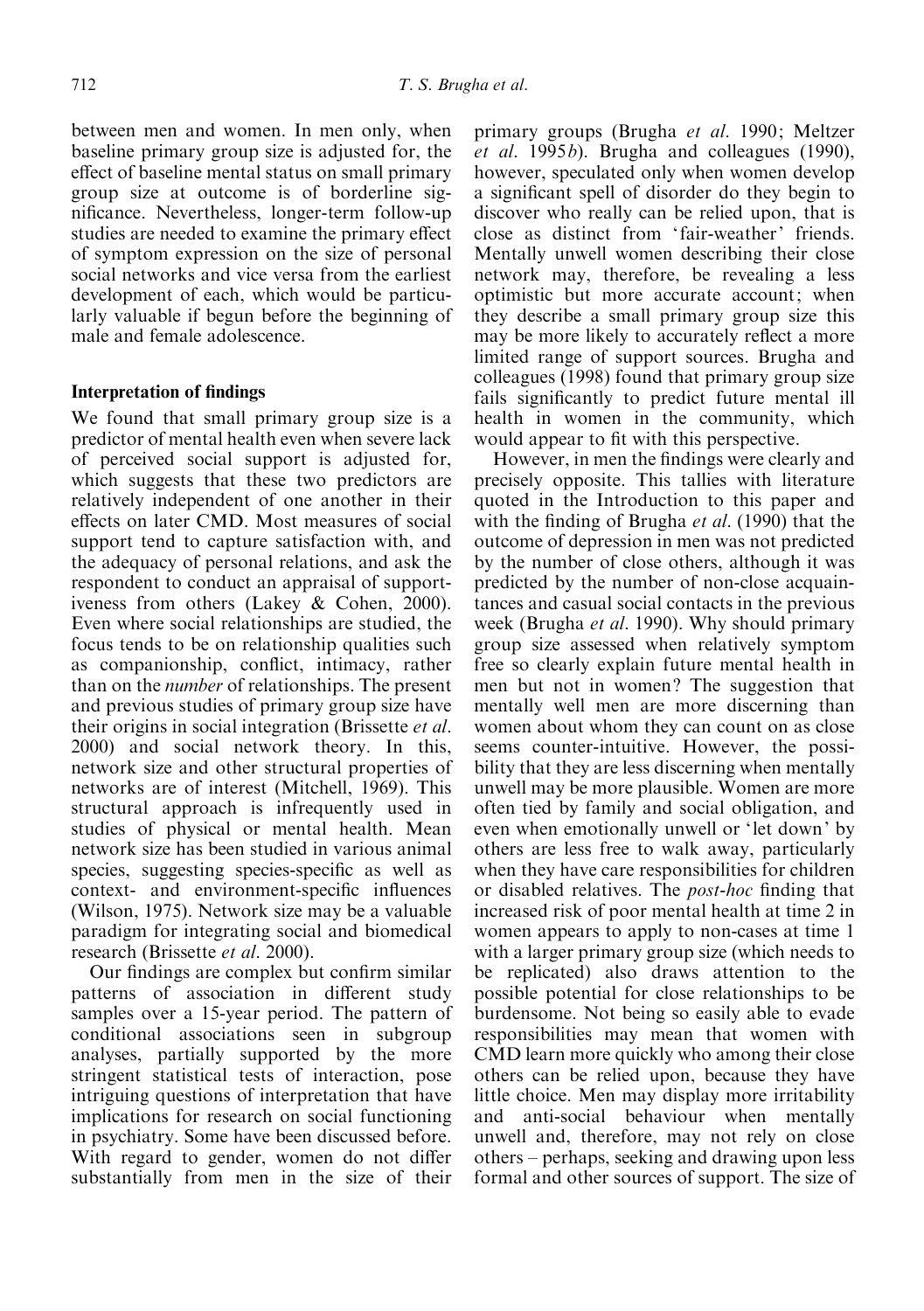a man's primary group may also be a function of prestige and position in the social hierarchy that is protective in the face of adversity. Many other explanations could be put forward, for example based on social role theory (Eagley, 1987) – the key issue is that research is needed to explore the underlying explanations for these consistent findings.

In conclusion, in those who are not cases of CMD in the general population we have demonstrated a striking difference between the sexes in the effect of having a small primary group on future mental health that is not explained by adjustment for other potential confounders or indeed by perceived social support. In spite of a considerable literature on social support for over two decades very little attention has been given to the potentially more objective role of social network structure and the possible role of such statistical interactions. Hopefully these findings will now stimulate renewed interest and enquiry into the origins of CMD.

## DECLARATION OF INTEREST

None.

## **REFERENCES**

- Alloway, R. & Bebbington, P. (1987). The buffer theory of social support – a review of the literature. *Psychological Medicine* 17,  $1 - 108$
- Andrews, G., Anstey, K., Brodaty, H., Issakidis, C. & Luscombe, G. (1999). Recall of depressive episode 25 years previously. Psychological Medicine 29, 787–791.
- Brissette, I., Cohen, S. & Seeman, T. E. (2000). Measuring social integration and social networks. In Social Support Measurement and Intervention: a Guide for Health and Social Scientists (ed. S. Cohen, L. G. Underwood and B. H. Gottlieb), pp. 53–85. Oxford University Press: New York.
- Brugha, T. S., Bebbington, P. E. & Jenkins, R. (1999). A difference that matters: comparisons of structured and semi-structured diagnostic interviews of adults in the general population. Psychological Medicine 29, 1013–1020.
- Brugha, T. S., Bebbington, P. E., MacCarthy, B., Sturt, E., Wykes, T. & Potter, J. (1990). Gender, social support and recovery from depressive disorders: a prospective clinical study. Psychological Medicine 20, 147–156.
- Brugha, T. & Britto, D. (1992). Social support: heredity, environment and conditional associations. Current Opinion in Psychiatry 5, 305–308.
- Brugha, T., Conroy, R., Walsh, N., Delaney, W., O'Hanlon, J., Dondero, E., Daly, L., Hickey, N. & Bourke, G. (1982). Social networks, attachments and support in minor affective disorders: a replication. British Journal of Psychiatry 141, 249–255.
- Brugha, T. S., Morgan, Z., Bebbington, P., Jenkins, R., Lewis, G., Farrell, M. & Meltzer, H. (2003). Social support networks and type of neurotic symptom among adults in British households. Psychological Medicine 33, 307–318.
- Brugha, T. S., Sharp, H. M., Cooper, S. A., Weisender, C., Britto, D., Shinkwin, R., Sherrif, T. & Kirwan, P. H. (1998). The Leicester 500 Project. Social support and the development of postnatal depressive symptoms, a prospective cohort survey. Psychological Medicine 28, 63–79.
- Brugha, T. S., Sturt, E., MacCarthy, B., Potter, J., Wykes, T. & Bebbington, P. E. (1987). The Interview Measure of Social Relationships: the description and evaluation of a survey instrument for assessing personal social resources. Social Psychiatry 22, 123–128.
- Brugha, T. S., Wing, J. K., Brewin, C. R., MacCarthy, B. & Lesage, A. (1993). The relationship of social network deficits with deficits in social functioning in long-term psychiatric disorders. Social Psychiatry and Psychiatric Epidemiology 28, 218–224.
- Champion, L. (1995). A developmental perspective on social support networks. In Social Support and Psychiatric Disorder : Research Findings and Guidelines for Clinical Practice (ed. T. S. Brugha), pp. 61–95. Cambridge University Press: Cambridge.
- Cox, B. D., Blaxter, M., Buckle, A. L. J., Fenner, N. P., Golding, J. F., Gore, M., Huppert, F. A., Nickson, J., Roth, M., Stark, J., Wadsworth, M. E. J. & Wichelow, M. (1987). The Health and Lifestyle Survey. Health Promotion Research Trust.
- Eagley, A. H. (1987). Sex Differences in Social Behaviour. Erlbaum: Hilsdale, NJ.
- Henderson, S., Duncan Jones, P, McAuley, H. & Ritchie, K. (1978). The patient's primary group. British Journal of Psychiatry 132, 1–86.
- Hintikka, J., Koskela, T., Kontula, O., Koskela, K. & Viinamaki, H. (2000). Men, women and friends – are there differences in relation to mental well-being? Quality of Life Research 9, 841-845.
- Kawachi, I. & Berkman, L. F. (2001). Social ties and mental health. Journal of Urban Health: Bulletin of the New York Academy of Medicine 78, 458–467.
- Lakev. B. & Cohen, S. (2000). Social support theory and measurement. In Social Support Measurement and Intervention : a Guide for Health and Social Scientists (ed. S. Cohen, L. G. Underwood and B. H. Gottlieb), pp. 29–52. Oxford University Press: New York.
- Lewis, G., Pelosi, A. J., Araya, R. & Dunn, G. (1992). Measuring psychiatric disorder in the community: a standardized assessment for use by lay interviewers. *Psychological Medicine* 22, 465–486.
- Meltzer, H., Gill, B., Petticrew, M. & Hinds, K. (eds.) (1995a). Office of Population Censuses & Surveys Social Survey Division. OPCS Surveys of Psychiatric Morbidity in Great Britain. Report 1: The prevalence of psychiatric morbidity among adults living in private households, 101 pp. OPCS Surveys of Psychiatric Morbidity in Great Britain. Office for National Statistics Social Survey Division.
- Meltzer, H., Gill, B., Petticrew, M. & Hinds, K. (eds.) (1995b). Office of Population Censuses & Surveys Social Survey Division. OPCS Surveys of Psychiatric Morbidity in Great Britain. Report 3: Economic activity and social functioning of adults with psychiatric disorders. HMSO, 168 pp. OPCS Surveys of Psychiatric Morbidity in Great Britain. HMSO.
- Meltzer, H., Singleton, N, Lee, A., Bebbington, P., Brugha, T. & Jenkins, R. (eds.) (2002). Office for National Statistics Social Survey Division. The Social and Economic Circumstances of Adults with Mental Disorders. The Stationery Office, 87 pp.
- Mitchell, J. C. (1969). The concept and use of social networks. In Social Networks in Urban Situations (ed. J. C. Mitchell), Manchester University Press: Manchester.
- ONS (2004). National Statistics Online (www.statistics.gov.uk). Office for National Statistics.
- Paykel, E.S. & Weissman, M.M. (1973). Social adjustment and depression. A longitudinal study. Archives of General Psychiatry 28, 659–663.
- Singleton, N., Bumpstead, R., O'Brien, M., Lee, A. & Meltzer, H. (eds.) (2001). National Statistics. Psychiatric Morbidity Among Adults Living in Private Households. The Stationery Office, 154 pp.